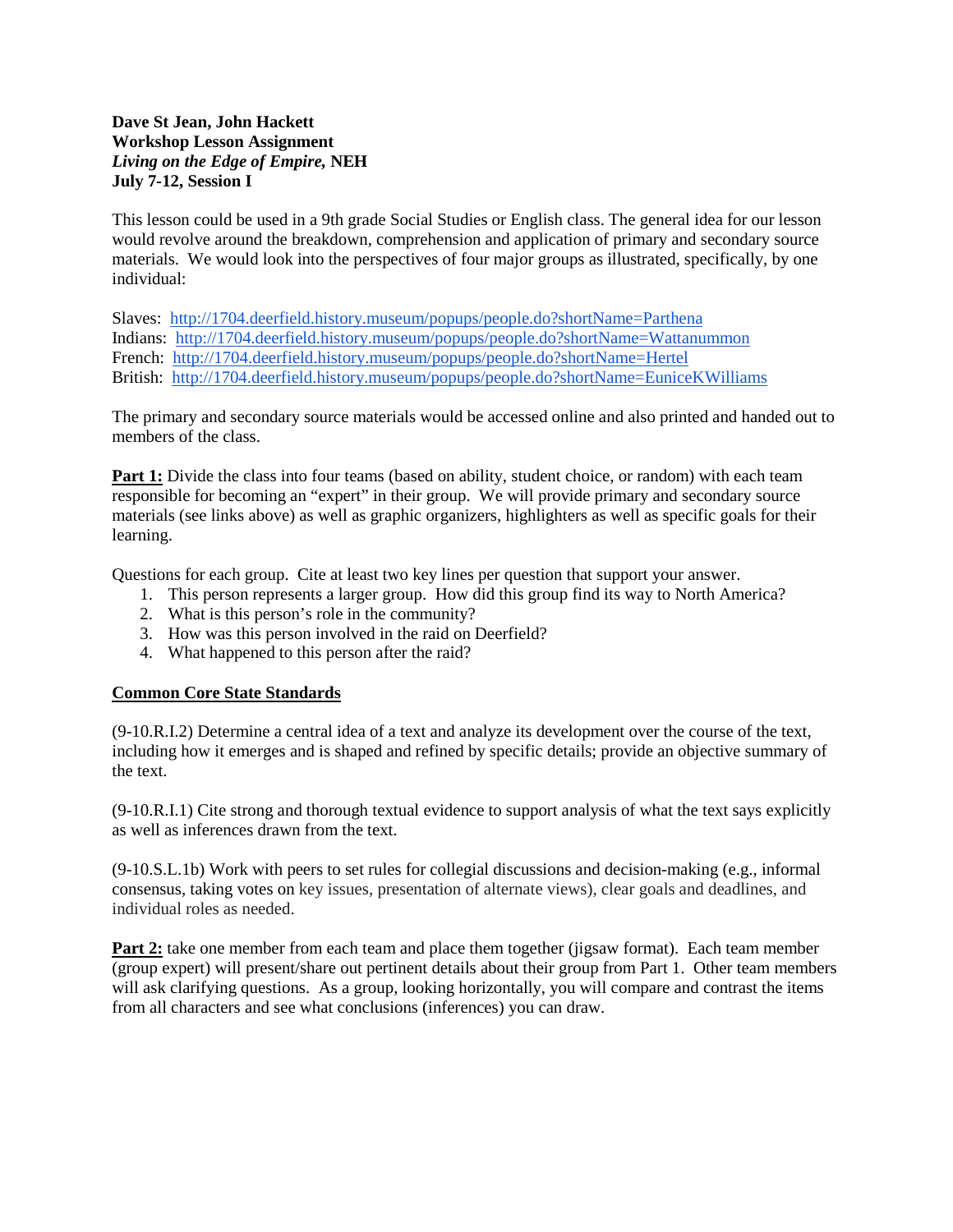| Key line of<br>theme (explicit) | Parthena | Wattanummon | Hertel de<br>Rouville | <b>Eunice</b><br>Kanenstenhawi<br><b>Williams</b> | $inferences$<br>(implicit) |
|---------------------------------|----------|-------------|-----------------------|---------------------------------------------------|----------------------------|
| Arrival to North<br>America     |          |             |                       |                                                   |                            |
|                                 |          |             |                       |                                                   |                            |
|                                 |          |             |                       |                                                   |                            |
| Community Role                  |          |             |                       |                                                   |                            |
|                                 |          |             |                       |                                                   |                            |
|                                 |          |             |                       |                                                   |                            |
| $1704$ $\rm{Rad}$               |          |             |                       |                                                   |                            |
|                                 |          |             |                       |                                                   |                            |
|                                 |          |             |                       |                                                   |                            |
| Post Raid                       |          |             |                       |                                                   |                            |
|                                 |          |             |                       |                                                   |                            |
|                                 |          |             |                       |                                                   |                            |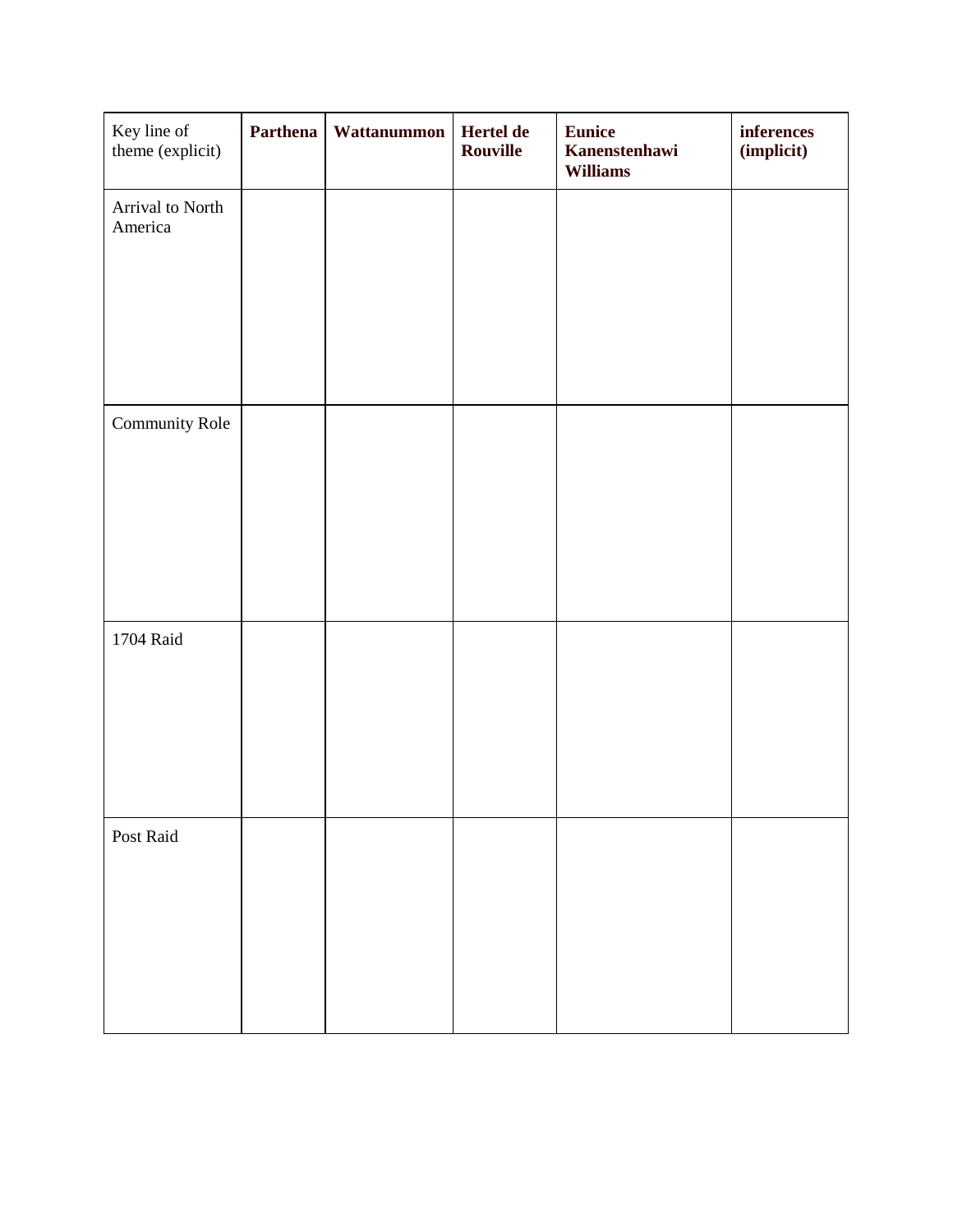(9-10.R.I.1) Cite strong and thorough textual evidence to support analysis of what the text says explicitly as well as inferences drawn from the text.

(9-10.S.L.1b) Work with peers to set rules for collegial discussions and decision-making (e.g., informal consensus, taking votes on key issues, presentation of alternate views), clear goals and deadlines, and individual roles as needed.

**Part 3:** Pose a problem / conflict to the groups. Of the four groups in class, two would get one scenario, two would get another. They would work independently, however.

Examples of Problem / Conflicts:

- 1. There has been a blight and much of the corn crop has been ruined.
- 2. Dutch traders have begun to get into many conflicts with local hunters, traders and members of all groups.
- 3. Different sachems of a tribal homeland have signed treaties for use of their land with both the English and French.

## **Using knowledge of your four groups, could there be a resolution to the problem / conflict? What would be a likely scenario for resolution? Use the texts (and graphic organizers) for support.**

(9-10. W.2) Write informative/explanatory texts to examine and convey complex ideas, concepts, and information clearly and accurately through the effective selection, organization and analysis of content.

(9-10. W.2b) Develop the topic with well-chosen, relevant, and sufficient facts, extended definitions, concrete details, quotations, or other information and examples appropriate to the audience's knowledge of the topic.

 $(9-10.W.1a)$  Introduce precise claim(s), distinguish the claim(s) from alternate or opposing claim(s), and create an organization that establishes clear relationships among claim(s), counterclaims, reasons, and evidence.

**PART 4:** Plan and design a presentation using an online tool (Prezi, Sliderocket, etc) to illustrate students' findings/ solution. This may require a computer lab, or laptops. It would be done through an online tool so students could collaborate in real time versus some students working independently on slides via PowerPoint. The presentation should address the issue, how it would affect all groups, and a possible solution. They should take into account places where their ideas will be questioned, and plan to counter those claims.

(9-10.W.1b) Develop claim(s) and counterclaims fairly, supplying evidence for each while pointing out the strengths and limitations of both in a manner that anticipates the audience's knowledge level and concerns.

**PART 5:** Again, if there are four teams in each class (we will call them A, B, C and D) two teams are working on solutions for the same conflict (we shall say that A and B are working on blight and C and D are working on conflicting land grants). A and B will present consecutively. While A and B are presenting, C and D will be working with a graphic organizer looking for specific claims and counterclaims as well as textual evidence that supports or discredits their work. They will then judge, based on specific evidence, which team made a stronger presentation. We will then switch roles.